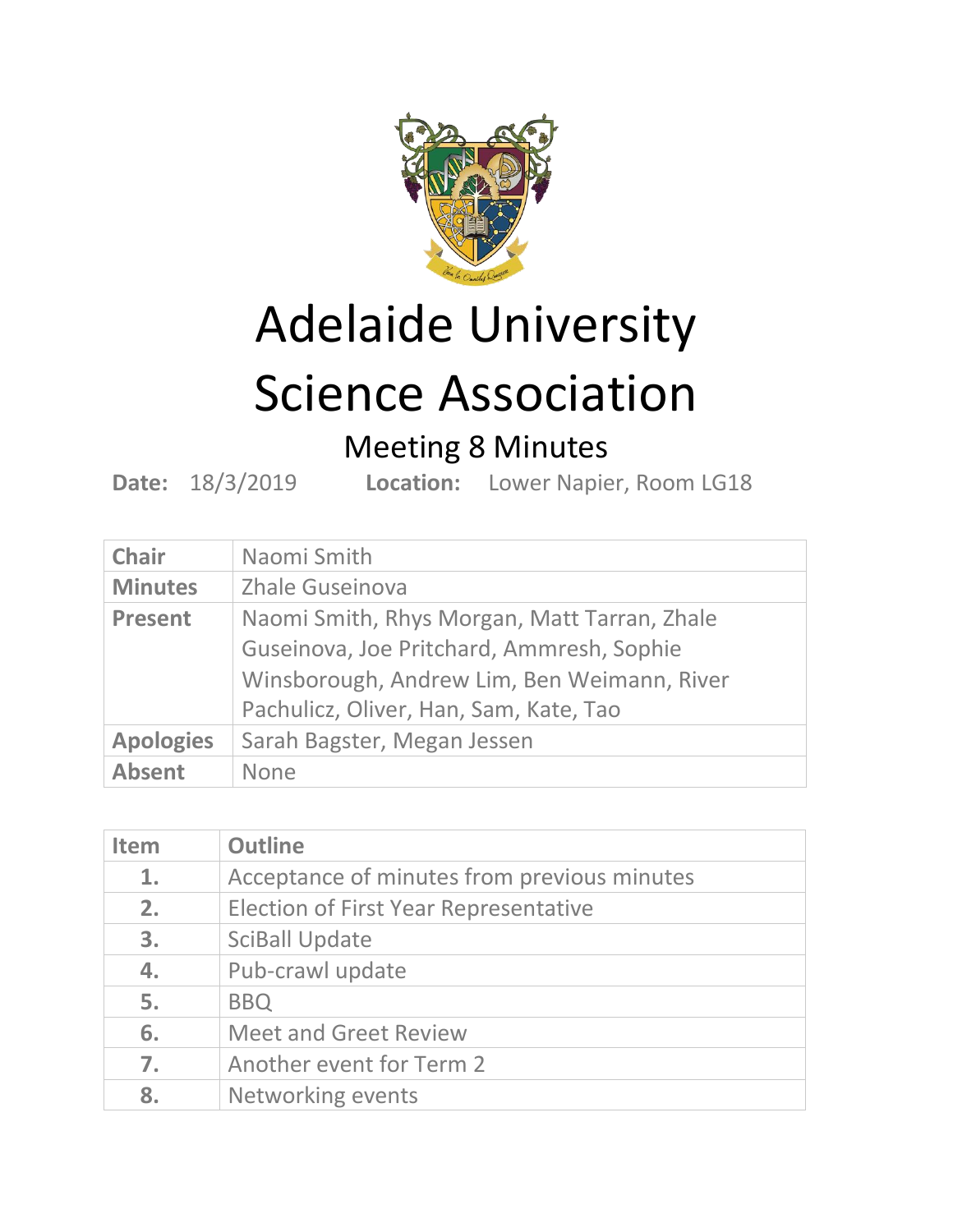| Questions without notice |
|--------------------------|
|                          |

| Item 1            | <b>Acceptance of minutes from previous minutes</b>                                                                                       |  |
|-------------------|------------------------------------------------------------------------------------------------------------------------------------------|--|
|                   | Do we accept the minutes from the previous meeting?                                                                                      |  |
|                   | Accepted by all, seconded by ammrish                                                                                                     |  |
| Item <sub>2</sub> | <b>Election on the position of First Year Representative</b>                                                                             |  |
|                   | Ask members to introduce themselves                                                                                                      |  |
|                   | Numbered voting for nominees                                                                                                             |  |
|                   | Oliver<br>Votes:<br>$\circ$                                                                                                              |  |
|                   | Kate<br>Votes:<br>$\circ$                                                                                                                |  |
|                   | Han<br>Votes:<br>$\circ$                                                                                                                 |  |
|                   | Tao<br>Votes:<br>$\circ$                                                                                                                 |  |
|                   | Latisha<br>Votes:<br>$\circ$                                                                                                             |  |
|                   | Sam<br>Votes:<br>$\circ$                                                                                                                 |  |
|                   | Congratulations to the new member; __ Han                                                                                                |  |
| Item <sub>3</sub> | Science Ball (24 <sup>th</sup> or 31 <sup>st</sup> May, or 7 <sup>th</sup> June                                                          |  |
|                   | Decision on venue (Matt has prepared possible venues)                                                                                    |  |
|                   | <b>Stamford Plaza</b><br>(no. of votes )<br>$\bigcirc$                                                                                   |  |
|                   | (no. of votes )<br><b>Adelaide Convention Centre</b><br>$\bigcirc$                                                                       |  |
|                   | Adelaide Entertainment Centre<br>(no. of votes<br>$\circ$                                                                                |  |
|                   | Arkaba Hotel<br>(no. of votes )<br>$\bigcirc$                                                                                            |  |
|                   | <b>National Wine Centre</b><br>(no. of votes<br>$\circ$                                                                                  |  |
|                   | <b>Hotel Grand Chancellor</b><br>(no. of votes )<br>$\bigcirc$                                                                           |  |
|                   | Pullman<br>(no. of votes<br>$\bigcirc$                                                                                                   |  |
|                   | <b>Adelaide Pavillion</b><br>(no. of votes )<br>$\bigcirc$                                                                               |  |
|                   | Sponsorships - Matt to potentially get a sponsor with Uber (discounts                                                                    |  |
|                   | on driving home)                                                                                                                         |  |
|                   | - Discuss other potential sponsors                                                                                                       |  |
|                   | Organise guest speakers for SciBall, invite Vice-Chancellor and perhaps<br>other researchers, Dean of Sciences, ect. To be decided after |  |
|                   | ACTION: MATT to look into more venues (thank you)                                                                                        |  |
|                   | <b>ACTION:</b> everyone if you have any ideas for the scienceball venue,                                                                 |  |
|                   | please share them with the committee                                                                                                     |  |
| Item 4            | Pubcrawl (12 <sup>th</sup> of April)                                                                                                     |  |
|                   | Design finalised by Megan (show design with any suggestions, and                                                                         |  |
|                   | vote)                                                                                                                                    |  |
|                   | -Make sure it works with a navy shirt background (as voted in last                                                                       |  |
|                   | meeting) FAVOURED BY ALL, SECONDED BY MATT                                                                                               |  |
|                   | Need to hire a photographer - cyrusvision? (\$100 on one night)                                                                          |  |
|                   | MOTION MOVED BY NAOMI, FAVOURED BY ALL, SECONDED BY                                                                                      |  |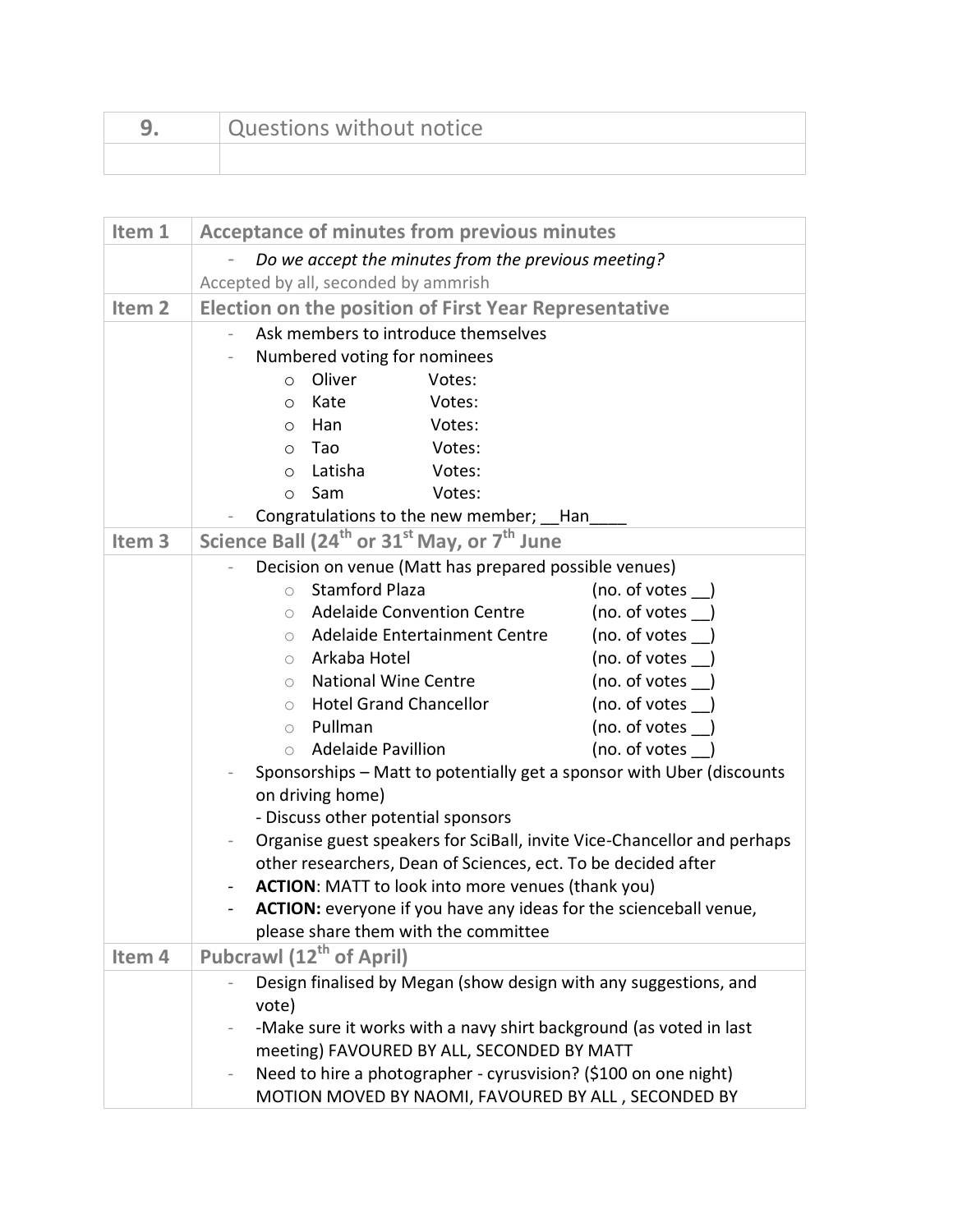|         | <b>AMMRISH</b>                                                                                                                                              |
|---------|-------------------------------------------------------------------------------------------------------------------------------------------------------------|
|         | Joe / Naomi / Matt have been in contact with some pubs;                                                                                                     |
|         | Howling owl<br>$\circ$                                                                                                                                      |
|         | <b>Stag</b><br>$\bigcirc$                                                                                                                                   |
|         | Fumo Blu<br>$\circ$                                                                                                                                         |
|         | Crown and Anchor<br>$\circ$                                                                                                                                 |
|         | Roxies<br>$\circ$                                                                                                                                           |
|         | Belgian beer - Approved<br>$\circ$                                                                                                                          |
|         | The bunker - Approved<br>$\circ$                                                                                                                            |
|         | The london - Approved<br>$\circ$                                                                                                                            |
|         | Elephant<br>$\bigcirc$                                                                                                                                      |
|         | Austral<br>$\circ$                                                                                                                                          |
|         | Sponsors (Matt)                                                                                                                                             |
|         | Matt has contacted Zambrero (10% + 5\$ PERKS ON ANY<br>$\circ$                                                                                              |
|         | BOUGHT DRINKS) and Betty's Burgers, both seem keen,                                                                                                         |
|         | awaiting confirmation                                                                                                                                       |
|         | Potential other places; Subway, Grill'd, Oyster Bar, Ola, Café Brunelli,<br>$\overline{\phantom{0}}$                                                        |
|         | Schnithouse (Anyone else have any suggestions)                                                                                                              |
|         | Someone to contact previous Pub-crawl shirt printer<br>$\overline{\phantom{0}}$<br>(Joe is now an undergraduate representative for faculty of sciences = it |
|         | can be beneficial to promote AUScA but also gather and pass on any                                                                                          |
|         | suggestions from students to their relative faculties)                                                                                                      |
|         | VOTE TO USE THE DOUBLE EQUATION DESIGN FOR THE PUBCRAWL IS<br>Ξ.                                                                                            |
|         | MOVED BY NAOMI, FAVOURED MY MAJORITY,                                                                                                                       |
|         | <b>ACTION: ASK MEGAN TO CHANGE THE COLOURS OF THE PUBCRAWL</b>                                                                                              |
|         | <b>SHIRT DESIGN</b>                                                                                                                                         |
|         | <b>ACTION: HAN TO CONTACT CHUROZ FOR PUBCRAWL</b>                                                                                                           |
|         | ACTION: send the pubcrawl design to tee company on FRIDAY<br>$\blacksquare$                                                                                 |
| Item 5. | Upcoming BBQ (26 <sup>th</sup> March)                                                                                                                       |
|         | Rhys has applied for the BBQ hire (2xBBQs hired from 9-3)                                                                                                   |
|         | Rhys still to hire BBQ kit ( ACTION: NAOMI TO FIND OUT ABOUT<br>$\circ$                                                                                     |
|         | <b>BBQ KIT</b>                                                                                                                                              |
|         | Matt has applied for Grant for BBQ                                                                                                                          |
|         | General rules for BBQ;                                                                                                                                      |
|         | $\circ$ Free sausages for members                                                                                                                           |
|         | $\circ$ \$2 sausages for non-members                                                                                                                        |
|         | $\circ$ \$2 drinks for all                                                                                                                                  |
|         | One sausage at a time (we don't want to run out too quick)<br>$\circ$                                                                                       |
|         | Andrew to write up Instagram post                                                                                                                           |
|         | <b>ACTION: ANDREW AND JOE TO ADD PUBCRAWL SHIRTS TO THE</b>                                                                                                 |
|         | <b>WEBSITE</b>                                                                                                                                              |
|         | Plan to sell Pub-crawl shirts at BBQ to increase profit and awareness                                                                                       |
| Item 6. | <b>Meet and Greet review</b>                                                                                                                                |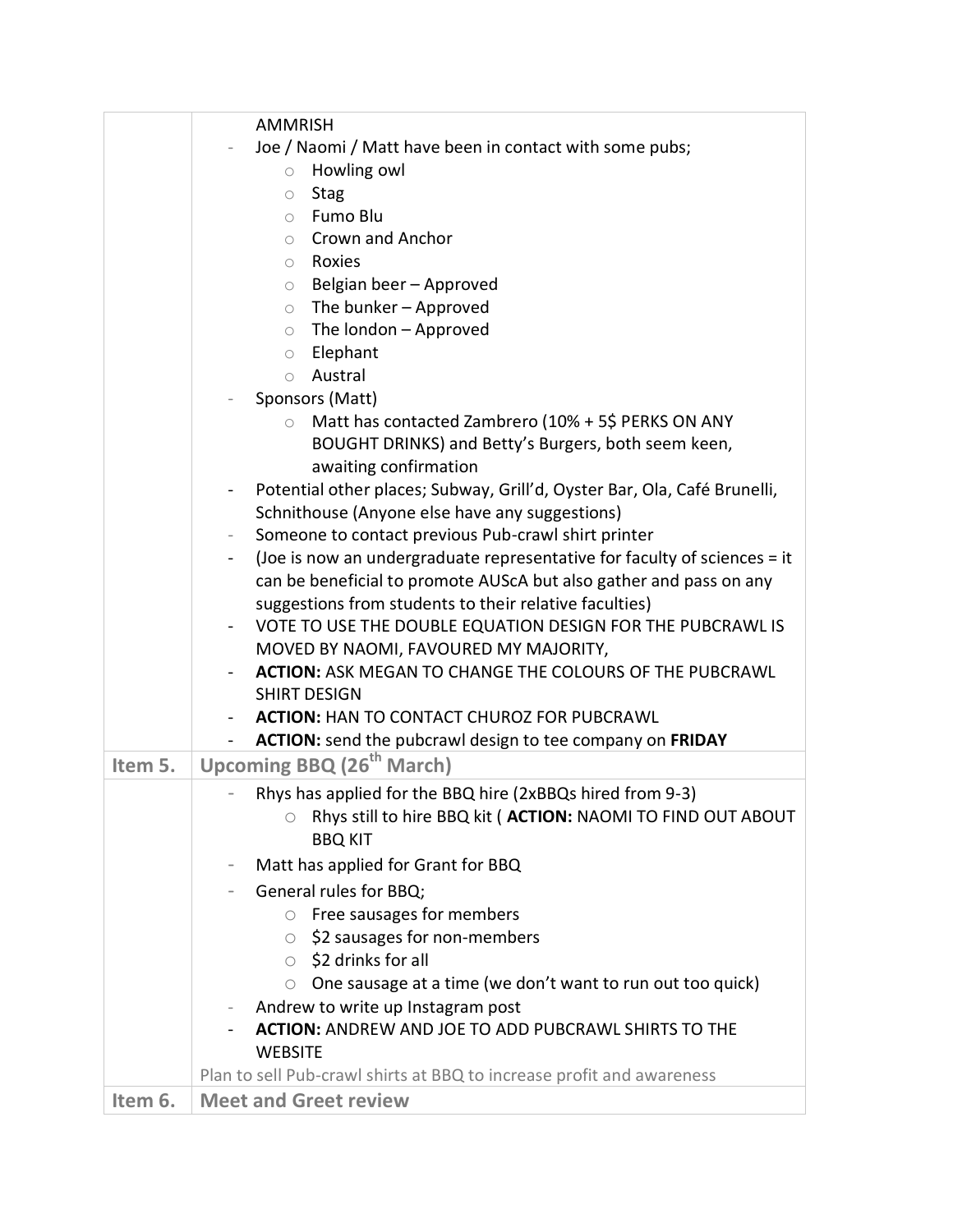|         | What went well?                                                                                   |
|---------|---------------------------------------------------------------------------------------------------|
|         | WENT GREAT :)) LOTS OF PIZZA AND POPULARITY<br>$\circ$                                            |
|         | What went badly/ could be improved next time?                                                     |
|         | Other notes;<br>$\blacksquare$                                                                    |
|         | Pizza<br>$\circ$                                                                                  |
|         | Student Bingo - WAS GOOD AT THE BEGINNING, NOT SO IN THE<br>$\circ$<br><b>MIDDLE OF THE EVENT</b> |
|         | Advertising for other items; membership, BBQ, and first year<br>$\circ$                           |
|         | rep                                                                                               |
|         | Speed Dating - NOT MANY PEOPLE WERE INTERESTED IN IT<br>$\circ$                                   |
|         | ADD (LOUD) MUSIC<br>$\circ$                                                                       |
|         | PUT PAMPHLETS ON THE TABLE<br>$\circ$                                                             |
|         | SMALLER ROOM NEXT TIME<br>$\circ$                                                                 |
|         | EASIER TO FIND THE ROOM NEXT TIME AND DON'T HAVE TO<br>$\circ$                                    |
|         | <b>GUARD THE DOOR</b>                                                                             |
|         | PROFIT = \$79.98 + 11 NEW MEMBERS<br>$\circ$                                                      |
| Item 7. | <b>Another event for Term 2</b>                                                                   |
|         | Moonlight cinema with film club (Martian, Interstellar, etc.)???                                  |
|         | Excursion?<br>$\overline{\phantom{a}}$                                                            |
|         | Night at the Museum?                                                                              |
|         | <b>Breakfast morning?</b><br>$\overline{\phantom{a}}$                                             |
|         | Planetarium?<br>$\overline{\phantom{a}}$                                                          |
|         | Game night just for committee bonding                                                             |
|         | Laser skirmish/ bowling night (Megan can get potential<br>$\bigcirc$                              |
|         | discounts?)                                                                                       |
|         | Events at Roseworthy / waite<br>$\overline{\phantom{a}}$                                          |
|         | Evolution event<br>-Joe to elaborate further                                                      |
|         |                                                                                                   |
| Item 8. | <b>Networking events</b>                                                                          |
|         | Rhys and Sophie (Networking officer) to get events off the ground, to                             |
|         | work with the faculty and possibly organise a networking event with                               |
|         | the faculty too                                                                                   |
|         | -Any events already in mind<br>Sophie to establish sub-committee to assist her                    |
| Item 9. | <b>Questions without Notice</b>                                                                   |
|         |                                                                                                   |
|         | Collabs with other clubs/ faculties??                                                             |
|         | Anything else for anyone to bring up                                                              |
|         | Joe is an undergraduate representative for faculty of Sciences = very                             |
|         | beneficial in terms of promoting AUScA                                                            |